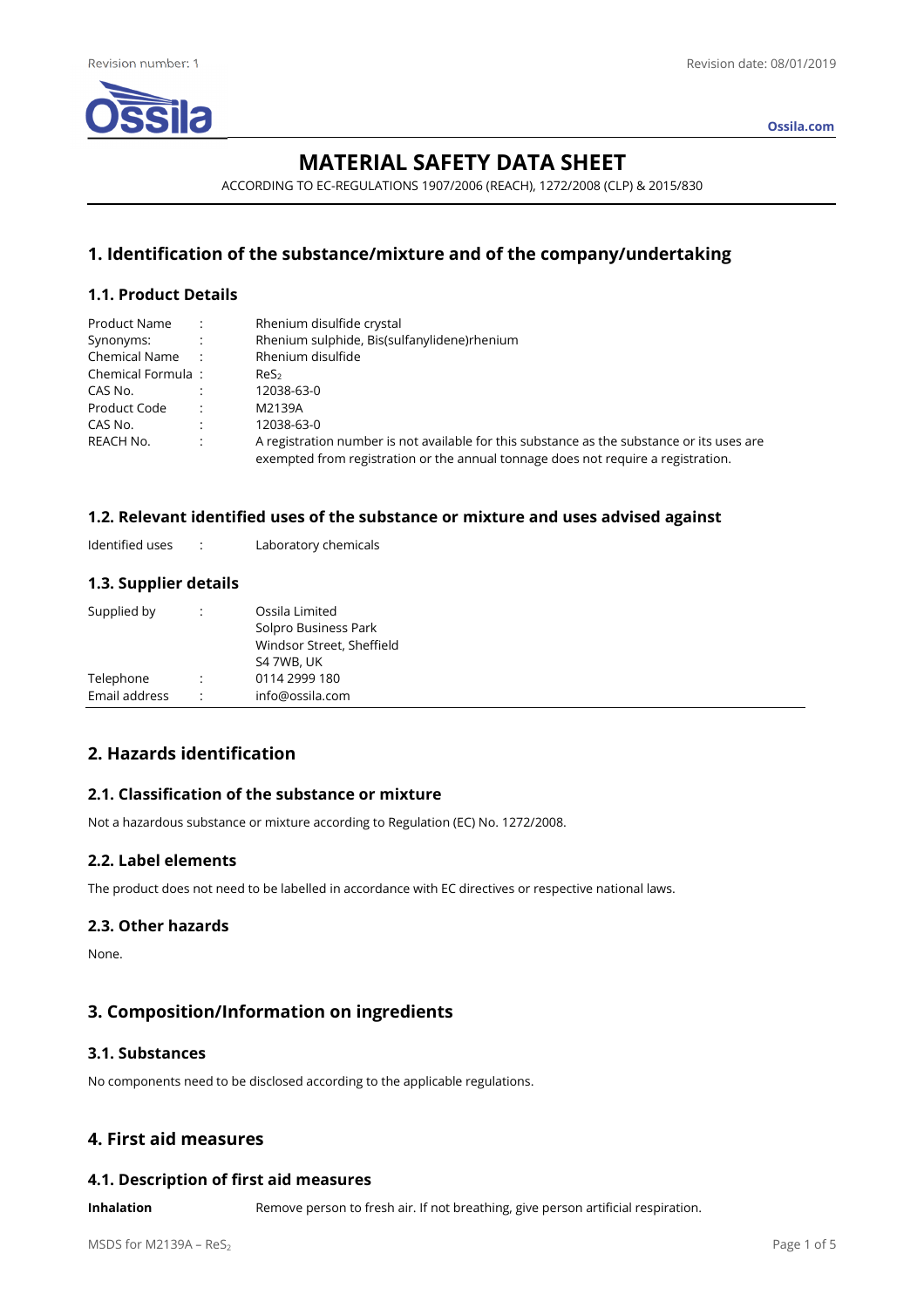| Skin contact | Wash with soap and water.            |
|--------------|--------------------------------------|
| Eye contact  | Flush with copious amounts of water. |
| Ingestion    | Rinse out mouth with water.          |

## **4.2. Most important symptoms and effects, both acute and delayed**

The most important known symptoms and effects are described in section 11.

## **4.3. Indication of any immediate medical attention and special treatment needed**

No data available.

# **5. Fire fighting**

#### **5.1. Extinguishing media**

**Suitable extinguishing media**: As appropriate for surrounding fire.

### **5.2. Special hazards arising from the substance of mixture**

May decompose in a fire, giving off toxic and irritant vapours.

### **5.3. Advice for firefighters**

Fire fighters should wear complete protective clothing including self-contained breathing apparatus.

## **6. Accidental release measures**

### **6.1. Personal precautions, protective equipment and emergency procedures**

Wear personal protective equipment (section 8). Avoid dust formation. Ensure room is well ventilated.

### **6.2. Environmental precautions**

Avoid release to the environment.

### **6.3. Containment and cleaning**

Contain and clean up spill if safe to do so using an electrically protected vacuum cleaner or by wet-brushing. Dispose of dry waste in closed container for proper disposal according to local regulations.

# **7. Handling and storage**

### **7.1. Precautions for safe handling**

Avoid formation of dust and aerosols. Provide exhaust ventilation in places where dust is formed.

### **7.2. Conditions for safe storage, including any incompatibilities**

Store in a cool, dry and well-ventilated place inside of a tightly sealed container. Reseal containers that have been opened and keep upright to prevent leakage.

**Storage temperature** Ambient **Storage life** Stable under normal conditions.

# **7.3. Specific end uses**

Use in laboratories.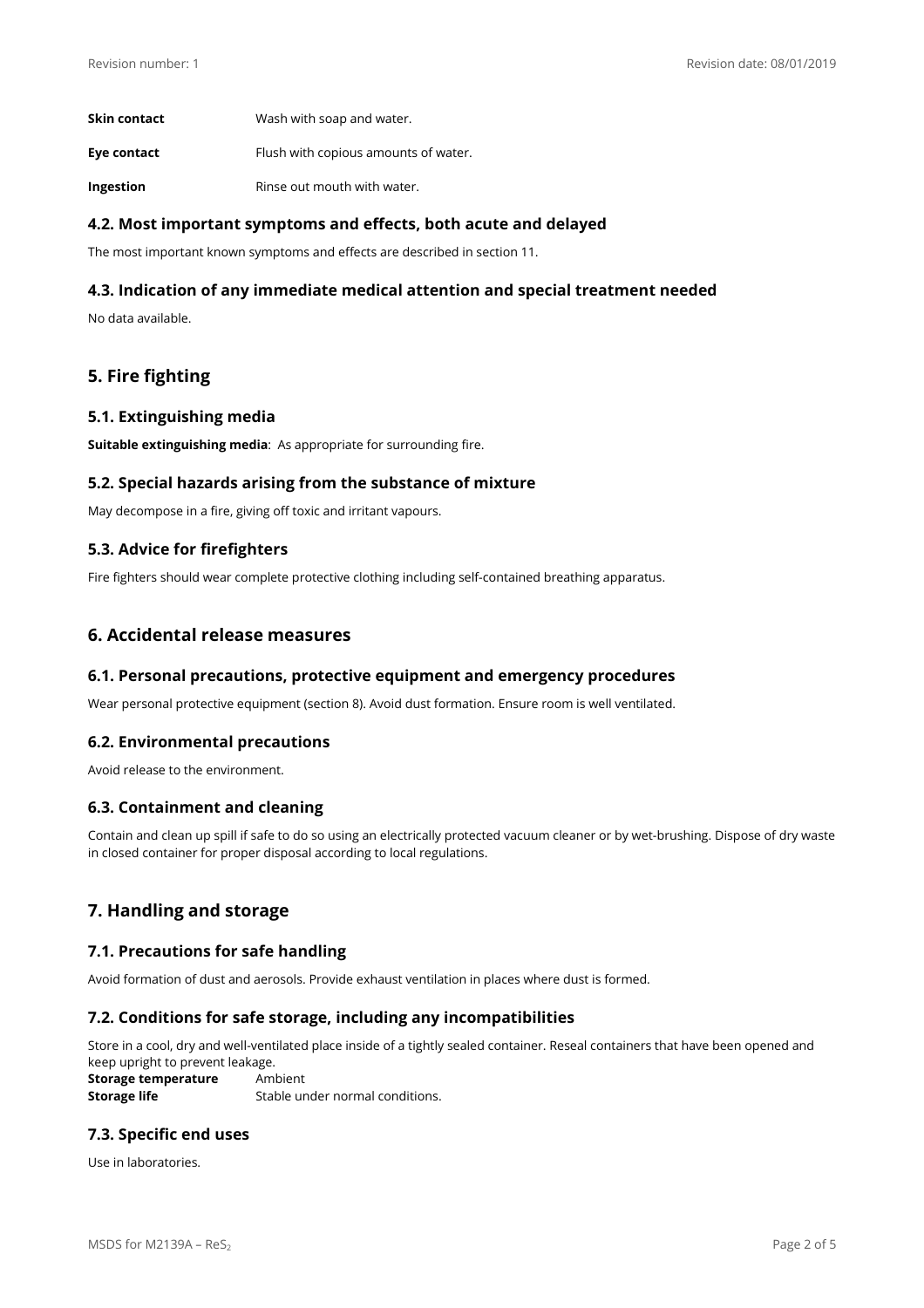# **8. Exposure controls / Personal protection**

## **8.1. Control parameters**

### **Occupational Exposure Limits**

Contains no substances with occupational exposure limit values.

### **8.2. Exposure controls**

#### **Engineering measures**

Handle in accordance with good industrial engineering/laboratory practices for hygiene and safety. Ensure eyewash stations and safety showers are close to the laboratory workstation. Ensure good general ventilation is present when handling the product.

### **Personal protective equipment**

| <b>Eye Protection</b>  | Wear safety glasses with side-shields conforming to appropriate government standards such as<br>NOISH (US) or EN166 (EU).                                                                     |
|------------------------|-----------------------------------------------------------------------------------------------------------------------------------------------------------------------------------------------|
| <b>Skin Protection</b> | Wear protective clothing and gloves. Use gloves that satisfy the specifications of your national<br>standards (e.g. EN 374). Wash hands after handling. Wash contaminated clothing after use. |
| <b>Respirators:</b>    | Where protection from nuisance dusts is needed, use type N95 (US) or type P1 (EN 143) dust masks<br>or those approved under appropriate government standards such as NIOSH (US) or CEN (EU).  |

### **Environmental Exposure Controls**

Avoid release to the environment.

# **9. Physical and chemical properties**

### **9.1. Information on basic physical and chemical properties**

| Appearance                                     | <b>Black crystals</b> |
|------------------------------------------------|-----------------------|
| Odour                                          | No data available     |
| Odour threshold                                | No data available     |
| рH                                             | No data available     |
| Melting/freezing point                         | No data available     |
| Boiling point/range                            | No data available     |
| Flash point                                    | No data available     |
| Evaporation rate                               | No data available     |
| Flammability                                   | No data available     |
| <b>Explosive limits</b>                        | No data available     |
| Vapour pressure                                | No data available     |
| Vapour density                                 | No data available     |
| Relative density                               | No data available     |
| Solubility(ies)                                | No data available     |
| Partition coefficient: <i>n</i> -octanol/water | No data available     |
| Autoignition temperature                       | No data available     |
| Decomposition temperature                      | No data available     |
| Viscosity                                      | No data available     |
| <b>Explosive properties</b>                    | No data available     |
| Oxidising properties                           | No data available     |

# **9.2. Other safety information**

No data available.

# **10. Stability and reactivity**

### **10.1 Reactivity**

No data available.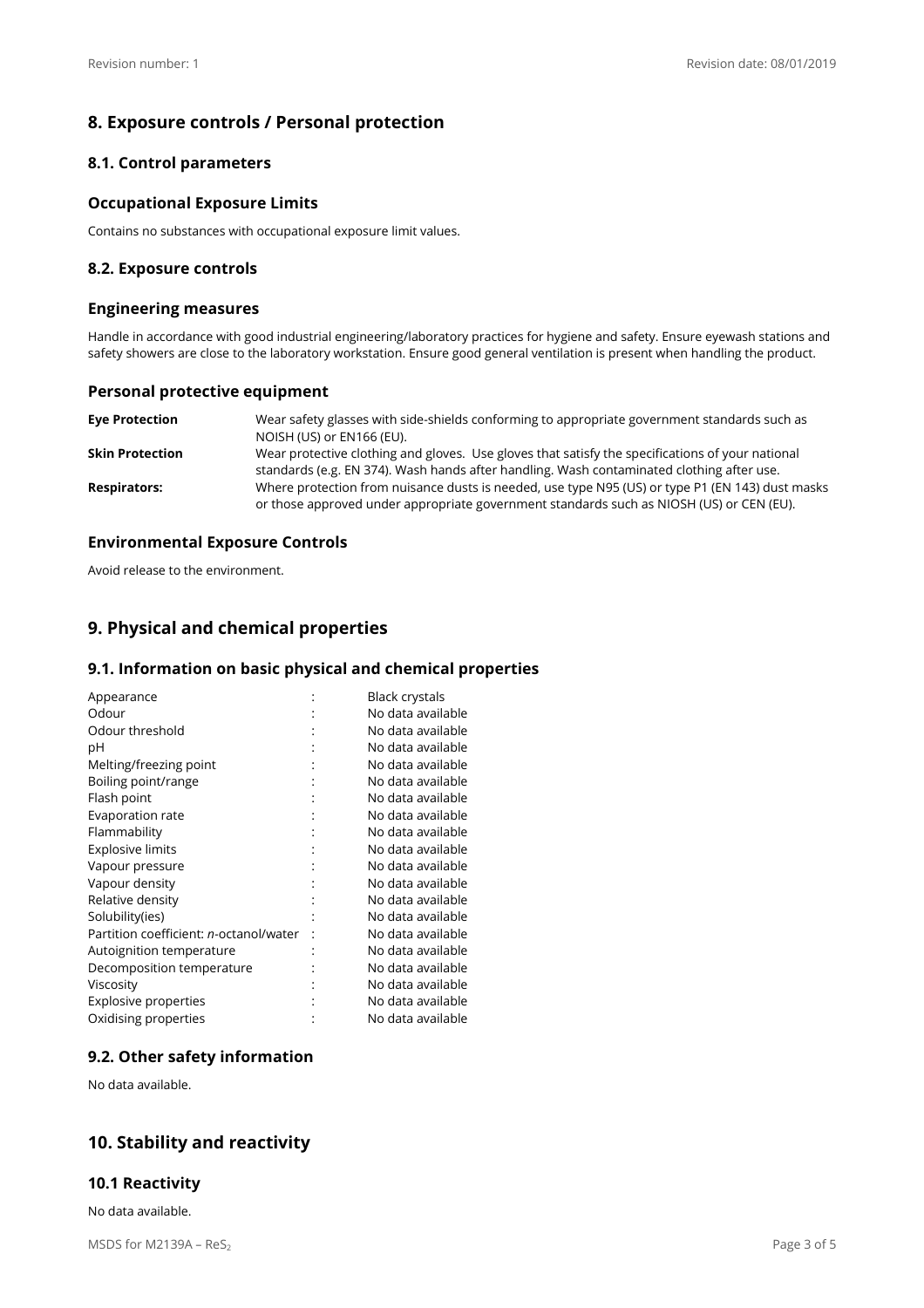## **10.2. Chemical stability**

Stable under normal temperatures and pressures under recommended storage conditions.

### **10.3. Possibility of hazardous reactions**

No data available.

#### **10.4. Conditions to avoid**

No data available.

#### **10.5. Incompatible materials**

Strong oxidising agents.

#### **10.6. Hazardous decomposition products**

No known hazardous decomposition products.

# **11. Toxicological information**

#### **11.1. Information on toxicological effects**

**Acute toxicity**  No data available. **Skin corrosion/irritation**  No data available. **Serious eye damage/eye irritation**  No data available. **Respiratory or skin sensitization**  No data available. **Germ cell mutagenicity**  No data available. **Carcinogenicity**  No data available. **Reproductive toxicity**  No data available. **Specific target organ toxicity - single exposure**  No data available. **Specific target organ toxicity - repeated exposure**  No data available. **Aspiration hazard**  No data available. **Routes of exposure**  Eye contact, ingestion, inhalation, skin contact. **Signs and Symptoms of Exposure**  No data available.

### **Other information**

To the best of our knowledge, the chemical, physical, and toxicological properties have not been thoroughly investigated.

# **12. Ecological information**

### **12.1. Toxicity**

No data available.

### **12.2. Persistence and degradability**

No data available.